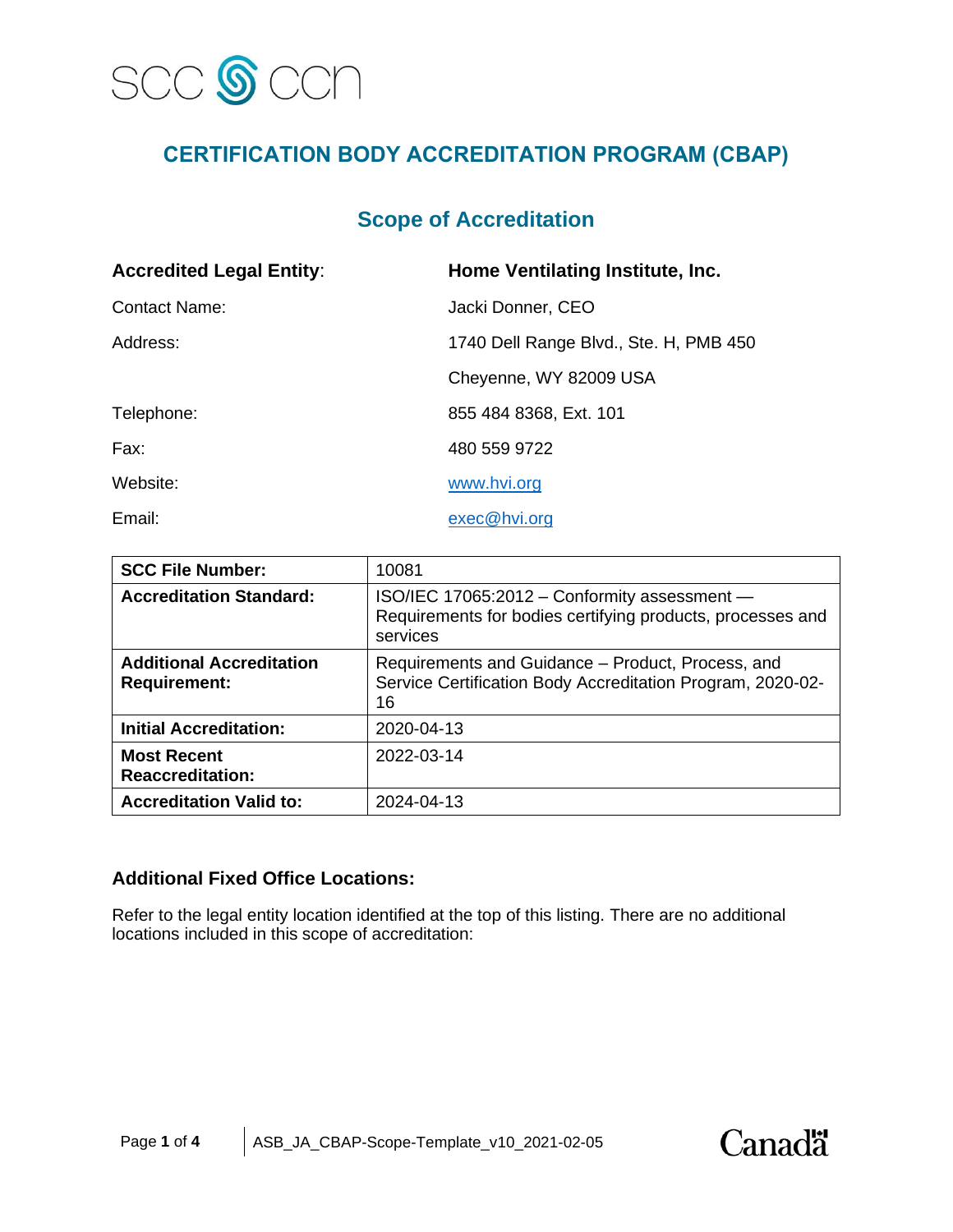

**Certification Mark:**



## **Product Certification Scheme:**

ISO/IEC 17067, Conformity assessment - Fundamentals of product certification and guidelines for product certification schemes, *scheme type 2* most closely resembles the product certification scheme operated by this organization. The surveillance part of this scheme involves periodically taking samples of the product from the market and subjecting them to determination activities to check that items produced subsequent to the initial attestation fulfil the specified requirements. While this scheme may identify the impact of the distribution channel on conformity, the resources it requires can be extensive. Also, when significant nonconformities are found, effective corrective measures may be limited since the product has already been distributed to the market.

## **Scope of Accreditation:**

The scope of accreditation for the above-mentioned legal entity limits the use of the certification mark shown, to products that meet standards classified by the following international classification coding:

| ICS No. | <b>Title</b>                        | <b>Purpose</b>                                                                                                                                                                                   |
|---------|-------------------------------------|--------------------------------------------------------------------------------------------------------------------------------------------------------------------------------------------------|
| 13.140  | Noise with respect to human beings  | Performance Ratings,<br><b>Energy Efficiency</b>                                                                                                                                                 |
|         |                                     | Testing small fan systems under<br>Standard 915.<br>Not for broader aspects of noise<br>as it relates to human beings.                                                                           |
| 23.120  | Ventilators, Fans, Air-conditioners | Performance Ratings,<br><b>Energy Efficiency</b>                                                                                                                                                 |
|         |                                     | For Ventilators and Fans.<br>Not for Air conditioners.                                                                                                                                           |
| 27.220  | Heat recovery. Thermal insulation   | Performance Ratings,<br><b>Energy Efficiency</b>                                                                                                                                                 |
|         |                                     | For Heat Recovery ventilator and<br>energy recovery ventilators.<br>"Heat Recovery" and "Thermal<br>Insulation" are diverse and<br>extensive subject with some<br>topics beyond HVI's expertise. |

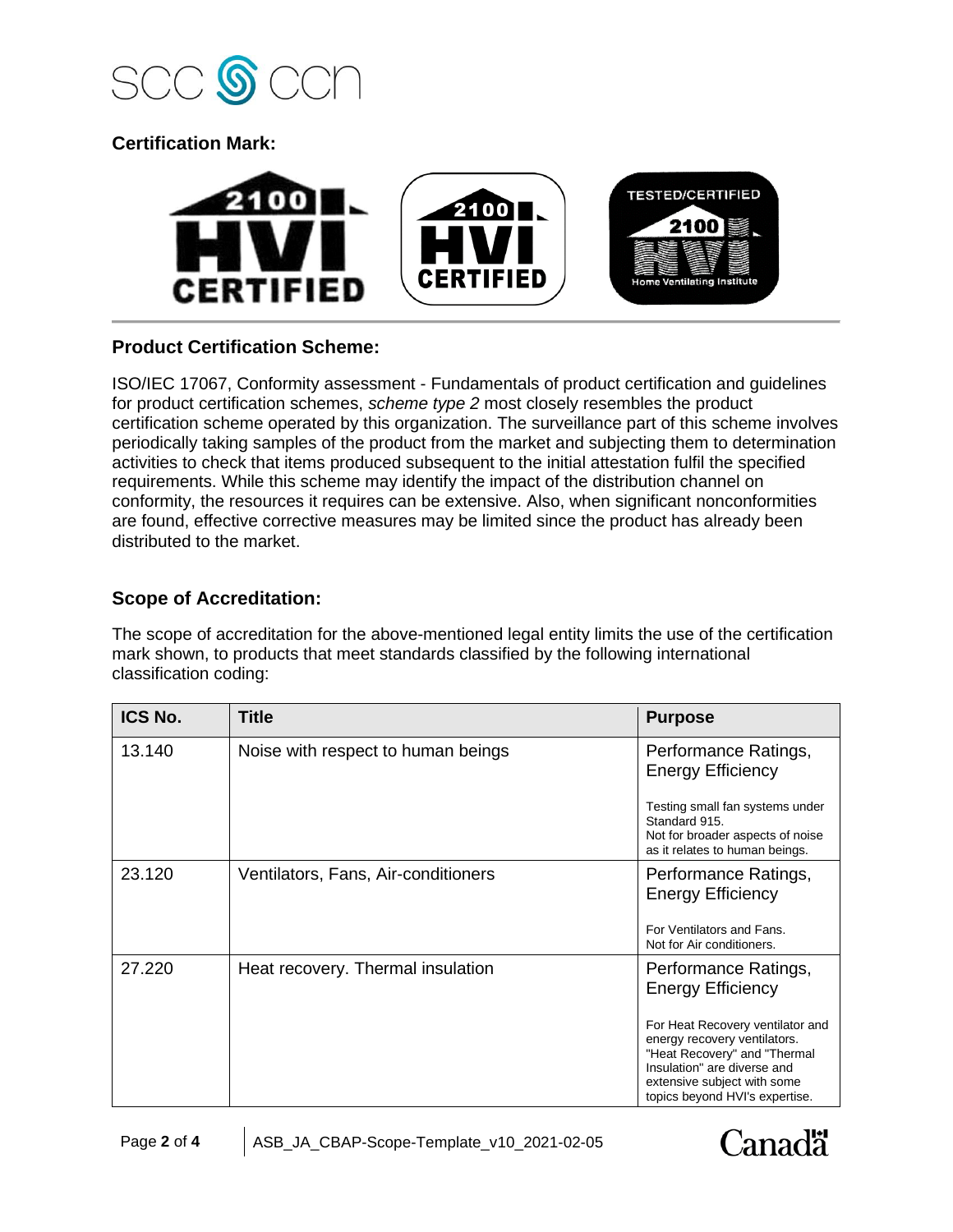

| ICS No.   | <b>Title</b>                                                                                                  | <b>Purpose</b>                                                                                                                                |
|-----------|---------------------------------------------------------------------------------------------------------------|-----------------------------------------------------------------------------------------------------------------------------------------------|
| 97.040.20 | Cooking ranges, working tables, ovens and similar<br>appliances<br>*including microwave ovens and stove hoods | Performance Ratings,<br><b>Energy Efficiency</b>                                                                                              |
| 91.140.30 | Ventilation and air-conditioning systems<br>*including ventilation ducts                                      | Performance Ratings,<br><b>Energy Efficiency</b>                                                                                              |
|           |                                                                                                               | For small and medium<br>residential/commercial ventilation<br>systems and not industrial<br>ventilation.<br>Not for air-conditioning systems. |

## **Certification Mark:**



## **Product Certification Scheme: Energy Star**

ISO/IEC 17067, Conformity assessment - Fundamentals of product certification and guidelines for product certification schemes, *scheme type 2* most closely resembles the product certification scheme operated by this organization. The surveillance part of this scheme involves periodically taking samples of the product from the market and subjecting them to determination activities to check that items produced subsequent to the initial attestation fulfil the specified requirements. While this scheme may identify the impact of the distribution channel on conformity, the resources it requires can be extensive. Also, when significant nonconformities are found, effective corrective measures may be limited since the product has already been distributed to the market.

#### **Scope of Accreditation:**

The scope of accreditation for the above-mentioned legal entity limits the use of the certification mark shown, to products that meet standards classified by the following international classification coding: